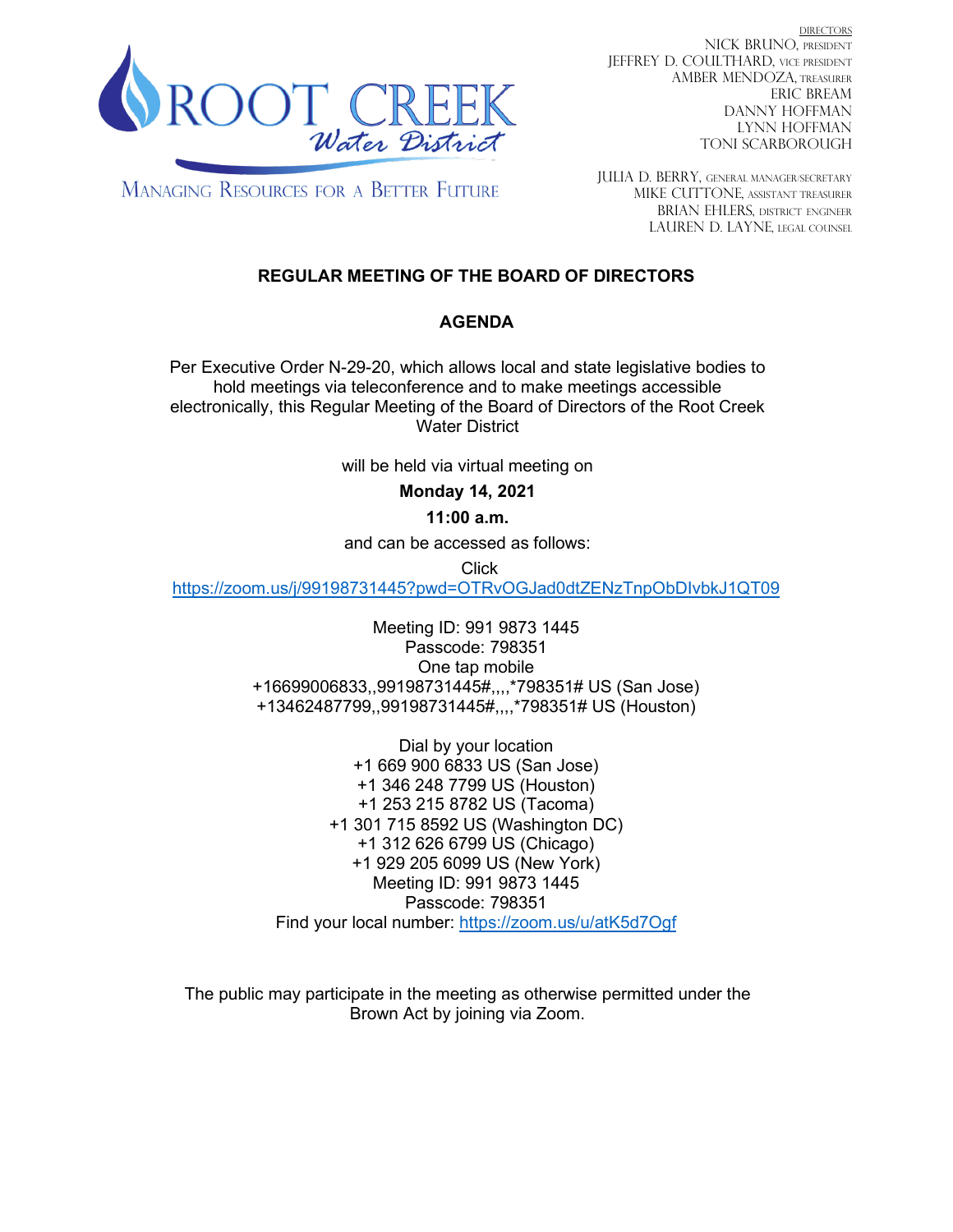### **1. CALL TO ORDER**

### **2. ADDITIONS TO THE AGENDA**

*(The Board may add an item to the agenda if, upon a two-thirds vote, the Board finds that there is a need for immediate action on the matter and the need came to the attention of the District after the posting of this Agenda.)*

### **3. PUBLIC COMMENT**

Members of the public may address the Board on any matter related to the District that is not included on the Agenda. Comments are limited to five (5) minutes per person.

## **4. POTENTIAL CONFLICT(S) OF INTEREST**

*(Any Board member who has a potential conflict of interest may now identify the item and recuse himself or herself from discussing and voting on the matter.)*

- **5. CONSENT CALENDAR**  Review and Consider for Action:
	- **a.** Approval of minutes of the regular board meeting on May 10, 2021.
	- **b.** Acceptance of the financial statements for the month of April 2021.

#### **6. CORRESPONDENCE**

*(Members of the Board or Staff may provide comment on any timely matter related to the District that is not included on the agenda.)*

- **7. Committee Reports** The Board may take action on any of the following items:
	- **a. Water Supply and Utilization Committee**
- **8. BOARD ACTION ITEMS**  The Board may take action on any of the following items:
	- **a. Contract for Services Related to Well Conversion–** Review and consider action to authorize the General Manager enter into agreement with the lowest bidder for construction management and inspection services for the conversion of agricultural Well 276 to a municipal well in the amount of \$120,000.
- **9. DISTRICT ENGINEER'S REPORT -** The Board may take action on any of the following items:
	- **a.** Operations Monthly Report
	- **b.** Other District Matters

**10. LEGAL COUNSEL REPORT** – The Board may take action on any of the following items:

**a.** Legislation